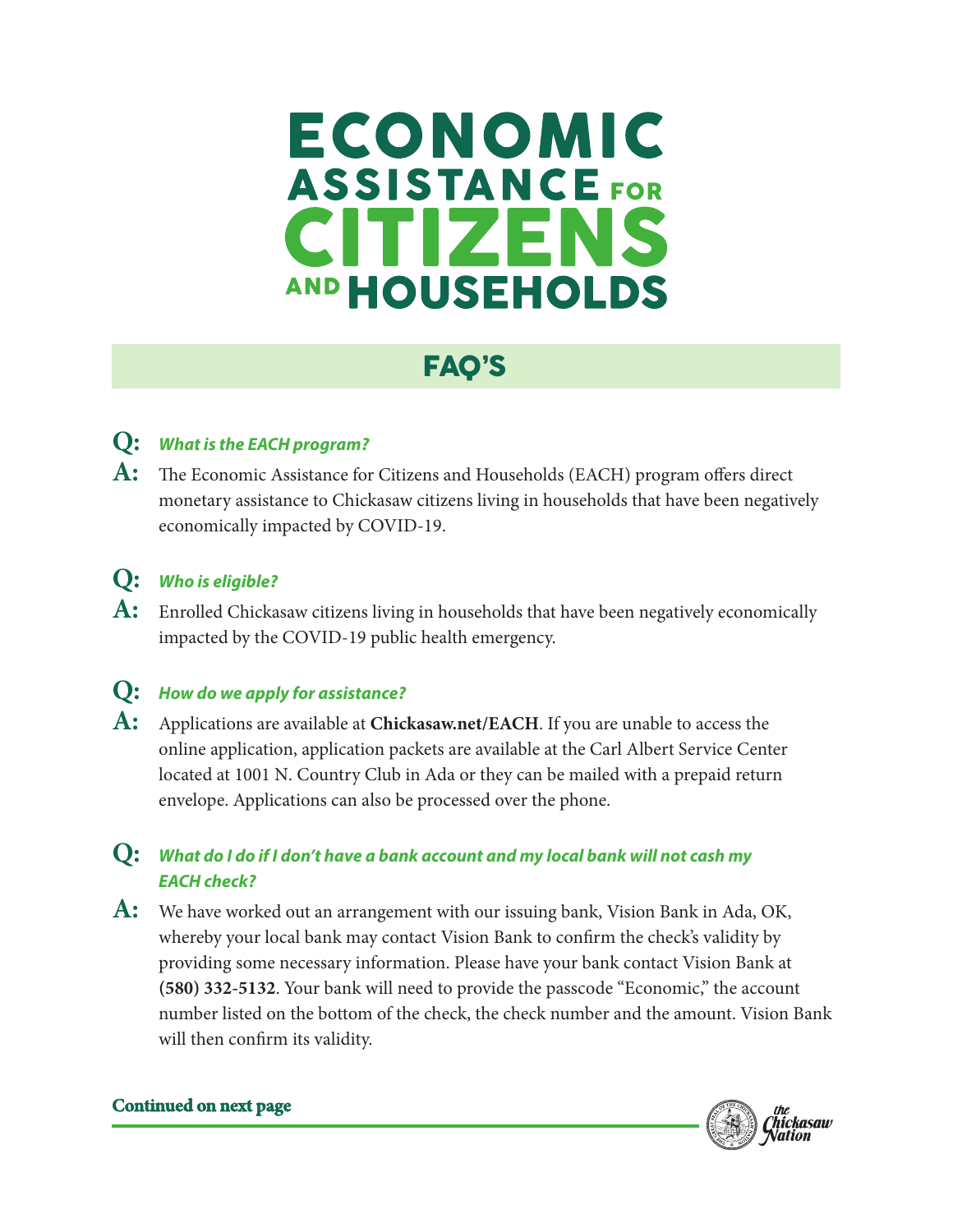#### **Q:** *How may I cash an economic assistance payment made payable to my minor child?*

- **A:** Many banks will allow you to endorse the check on your child's behalf and cash or deposit the check. You may also cash the check at the bank listed on the check. Below are options for checks made payable to minors:
	- Endorse check for minor:
		- Write your child's name on the back of the check, followed by "minor."
			- **Example:** Johnny Doe Minor
				- If your child is old enough to write or sign their own name you can have him/her write in his/her own name.
		- Sign your name under the minor's name and print, "mother," "father" or "guardian" next to or under your signature. **Example:** Janet Doe – Mother
			- Alternatively, you may also endorse the check as: "Janet Doe, mother of Johnny Doe".
		- **Please note:** each bank may have its own preference for this endorsement.
	- Open a bank account for your child or open a joint bank account with your minor. Most banks allow you to open bank accounts for minors. This helps teach valuable financial lessons.
	- Deposit your minor's check into your own personal bank account.

#### **Q:** *How long after my application has been reviewed/approved will it take to get my check?*

**A:** You can expect to receive your payment in the form of a check, for the amount of \$2,000, in 14 days. The check will be mailed to the address listed on your application.

#### **Q:** *Why is the application timing out?*

**A:** The online application period is limited to 60 minutes from the time it is started, and the time available may be shortened by your browser's settings. A paper application with a prepaid return envelope can be mailed, if preferred.

#### **Q:** *Why am I unable to see all information on the online application?*

A: We are so sorry you are experiencing this issue. The application works best if you are using Google Chrome as your browser.